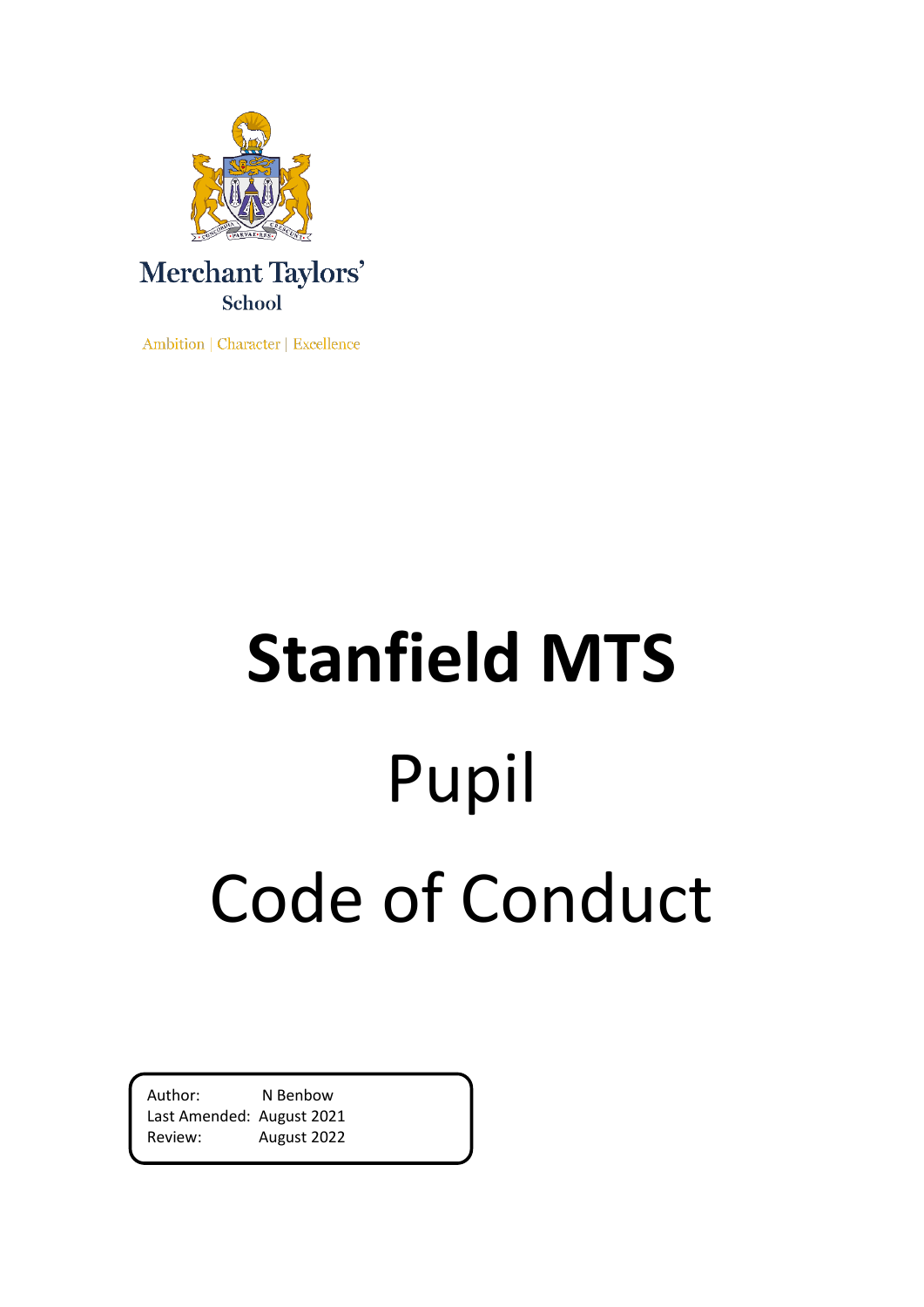#### **RATIONALE**

The basis of all good behaviour is mutual respect. Pupils attending Stanfield have a right to expect a well-ordered environment conducive to study. This right can only be provided in circumstances where all individuals accept their obligation to honour the Code of Conduct. The School's Code of Conduct is based on the work of Sue Cowley and *The Seven C's of Positive Behaviour[1:](#page-1-0)*

**\_\_\_\_\_\_\_\_\_\_\_\_\_\_\_\_\_\_\_\_\_\_\_\_\_\_\_\_\_\_\_\_\_\_\_\_\_\_\_\_\_\_\_\_\_\_\_\_\_\_\_\_\_\_\_\_\_\_\_\_\_\_\_\_\_\_\_\_\_**

### **AIMS**

The aims of the School's Code of Conduct are as follows:

- To allow pupils and staff to work in safety
- To foster a positive, hard-working atmosphere in which pupils can achieve their potential

**\_\_\_\_\_\_\_\_\_\_\_\_\_\_\_\_\_\_\_\_\_\_\_\_\_\_\_\_\_\_\_\_\_\_\_\_\_\_\_\_\_\_\_\_\_\_\_\_\_\_\_\_\_\_\_\_\_\_\_\_\_\_\_\_\_\_\_\_\_**

- To care for the needs of all who need support
- To keep the school environment in a suitable condition to promote learning
- To develop respect for one another's feelings, ideas and ideologies
- To cater for diversity in pupils and the way that they learn
- To allow fellow pupils to express views, concentrate, work and develop without disturbance or hindrance
- To present a suitably smart and ordered image of the School through pupils' dress and manners

# **CODE OF CONDUCT**

The School's Code of Conduct is based on the work of Sue Cowley and *The Seven C's of Positive Behaviour:*

**\_\_\_\_\_\_\_\_\_\_\_\_\_\_\_\_\_\_\_\_\_\_\_\_\_\_\_\_\_\_\_\_\_\_\_\_\_\_\_\_\_\_\_\_\_\_\_\_\_\_\_\_\_\_\_\_\_\_\_\_\_\_\_\_\_\_\_\_\_**

- **Care:** Pupils should show concern for the well-being of others
- **Consideration**: Pupils should be considerate and mindful of the rights and feelings of others.

<span id="page-1-0"></span> $1$  Cowley (2012)